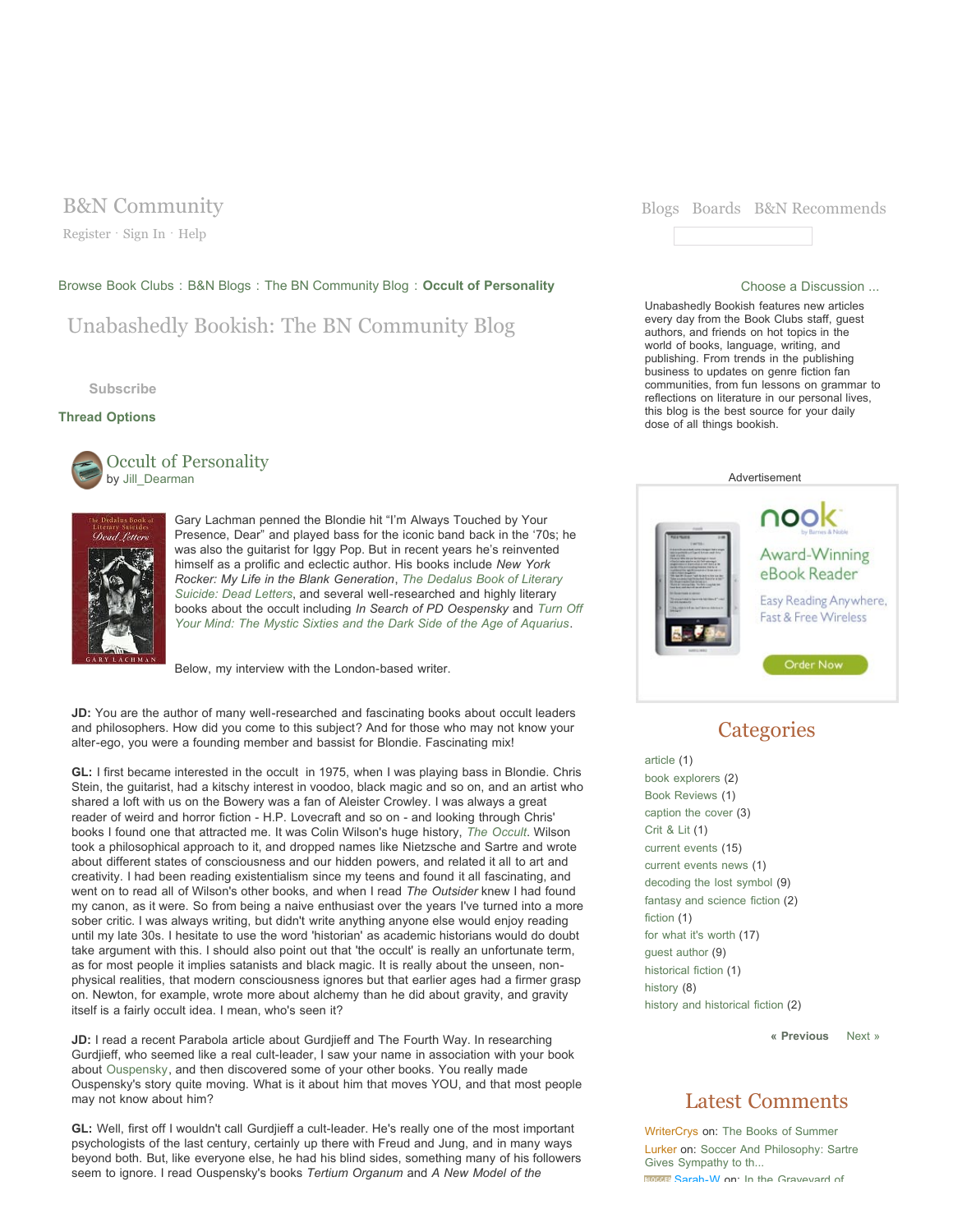*Universe* when I was first getting interested in esotericism and 'higher consciousness' and found them thrilling,and went on to read his novel *Strange Life of Ivan Osokin* and his account of his time with Gurdjieff, *In Search of the Miraculous*. I was attracted to Gurdjieff's work but over the years came to feel it was limited in many ways, and I became increasingly troubled by the way Gurdjieff treated Ouspensky. Ouspensky had been a well known writer and journalist in pre-Bolshevik Russia, and his writings on his experimentts with consciousness and his travels in search of lost knowledge had a poetry and passion that I found gripping. But as I became more involved in the Gurdjieff 'work' I felt that he really didn't understand Ouspensky, and that Ouspensky himself had more or less abandoned his earlier, poetic, adventurous self, in order to dedicate his life to Gurdjieff's ideas. This, I felt, was a mistake, and I think Ouspensky's life shows that I was right: sadly, he died a broken man. In his last days, he abandoned the work and told his followers to think for themselves, a difficult task at any time. In my book I wanted to tell his story, show that he was an important thinker in his own right, and illustrate some of the dangers in the guru - chela, or teacher - student relationship. That all this this place against the backdrop of WWI, the Russian Revolution, and 1920s Europe made it even more fascinating. I'm interested in how this 'secret history' of esotericism connects with the more well known history we're taught in schools - or used to be taught, in any case.

**JD:** Your most recent book is about politics and the occult. Could you tell us a little about how you do your research? You are able to weave so many disparate threads together. Do you use post-its or do your sons (whom you always thank so warmly in your acknowledgements) act as your secretaries ... or bouncers?

**GL:** Basically I read everything I can on the subject, making notes on index cards which I number and title on both sides, so that it is easier to find what I'm looking for later. I read until I can't absorb any more, then, in order not to go mad, I have to arrange it all into a neat order so that I can line it up on the page - or my computer screen - in a narrative. This becomes a necessity for psychic health. It's bascially a process of bringing order to a jumble of related facts, and allowing myself moments of speculation and imaginative reconstruction, using the ideas as a connective tissue, linking disparate bits together until a pattern emerges. With any luck in the process I hit on some ideas that were latent in the material but hadn't yet come to the surface, and this is what is fun and exciting about this kind of work: making connections that I hadn't consciously thought of but which are there, and which need the material around them to be rearranged, as it were, in order for their contours to be seen. My sons, who are 9 and 11, force me to rise out of my reflective depths and do normal things, like kick a football or ride a bike. They provide oases of immediate life, which I leave refreshed, and able to sink back into that inner world fortified. It really is like entering another world, you need to inhabit it for long stretches, and I often leave the British Library, where I frequently write, feeling an uncomfortable dissonance, much as you feel after leaving a film.

**JD:** Right now you are working on a book about Jung. When does it come out and what is your particular angle? And what's your take on *The Red Book*?



GL: *Jung the Mystic* will be out in the US in June, published by Tarcher/Penguin. It's a short biography focusing on Jung's ambivalent relationship with the occult. He had a professional and a personal interest in it from his early days, but it wasn't until fairly late in his life that he came out of the closet about it. He wanted to protect his reputation and image as a scientist, so he often obscured his own involvement in various occult goings on, like seances. If Jung had a mantra, it was "I am a scientist," which he repeats to his readers enough times for us to paraphrase Shakespeare, and wonder if the mystic doth protest too much. He was

ambivalent about other aspects of his life and work as well, especially his relations with his women patients and students. This isn't to minimize his importance - I think Jung was one of the most influential thinkers of the 20th century - but, as with many charismatic figures, there are quite a few hagiographies, as well as exposes, and I try to maintain a balance between both extremes. Jung had many important ideas but unfortunately he wasn't the clearest of writers - he is always trying to impress us with his vast erudition, and rightly, perhaps, as it is vast - and I try to focuss on a few of what I feel are his most important insights and to bring some clarity to them. That the *Red Book* was finally published as I was writing the book is one of the sychronicities Jung tells us about. It is certainly an event in the Jungian world, although anyone familiar with Jung had some idea about it. Some of the paintings were published in other books, and if you've read Jung's strange work of what I call 'spiritual dictation', The Seven Sermons to the Dead, then you have an idea of what *The Red Book* is about. But as I say it is certainly an event and I devote a postscript to it.

JD: After reading so much of your nonfiction I'm curious, what kind of fiction do you like to read, and do you write any?

**GL:** I enjoy fiction that deals with ideas, and some of my favorite novelists are Robert Musil, Ernst Junger, Dostoyevsky, John Cowper Powys, Hermann Broch, and I still have nostalgic appreciation of Hermann Hesse, who I first read when I was 14. But as I mention above, I am

Sarah-W on: In the Graveyard of Empires

DanDC01 on: Celluloid Heroes

**KathyS** on: I Need You to Buy this Book for Me: Anthony Bourda...

**BLOCCER** LisaSteinke on: Dazzling Debuts

**BOOKSELLER** melissas on: The Japanese Answer to Rod Serling: Otsuichi's New...

CharlieG31 on: Philosophy and the Bedroom: The Marquis de Sade

creativeconundrum on: This American Life

**BLOCGER** Ellen\_Scordato on: Breaking Bad and Adverb Good: -ly -ly -ly We Roll ...

# Blogroll

Scuffed Slippers and Wormy Books BookMagic The Eerie Coterie B.A.M. Book Reviews Wordsmithonia Romance: B(u)y the Book The Book Lady's Blog